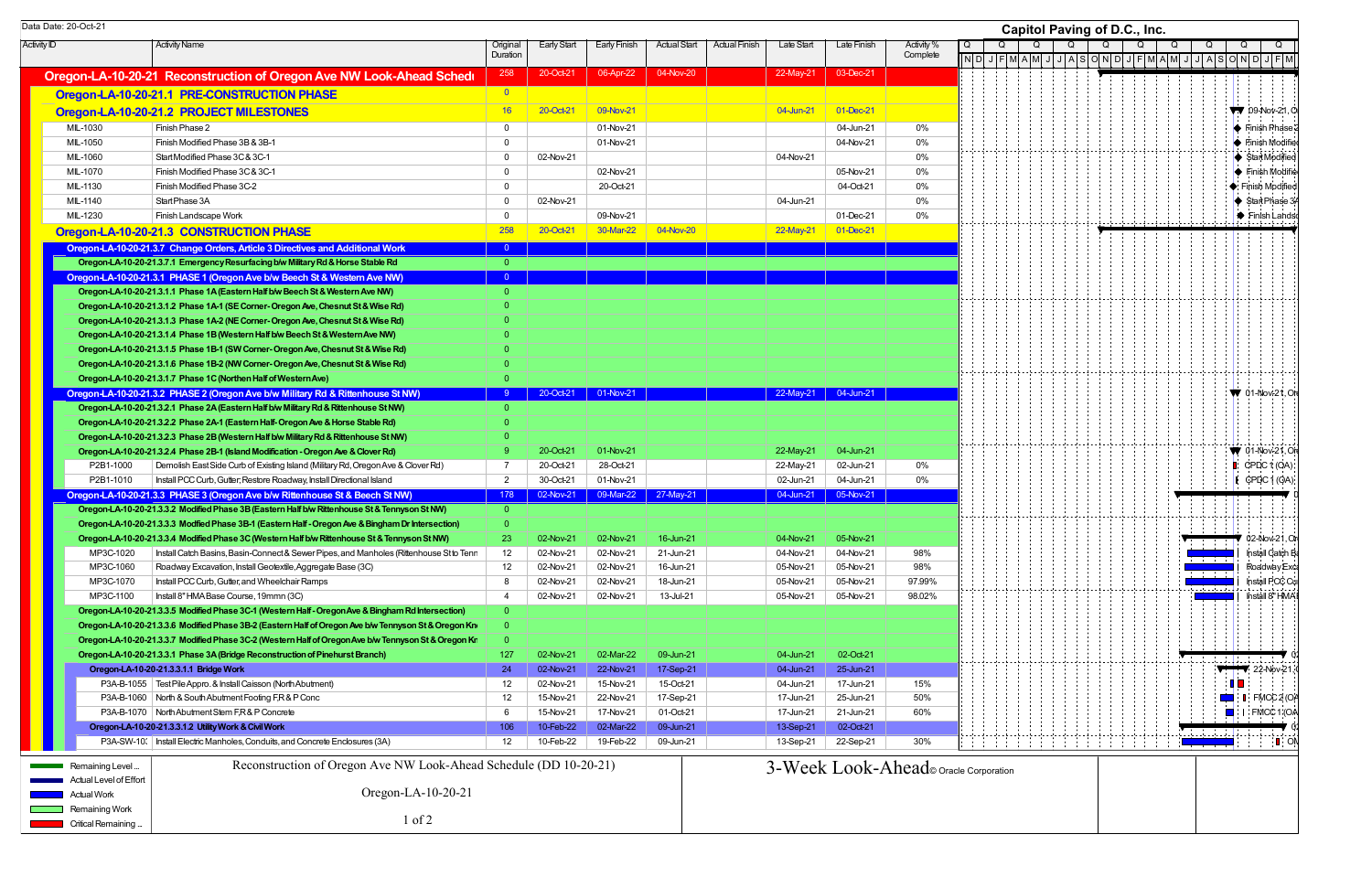|                    | Data Date: 20-Oct-21 |                                                                                                    |                      |                    |                     |                     |                      |            |             |                        |   |  | Capitol Paving of D.C., Inc. |   |  |
|--------------------|----------------------|----------------------------------------------------------------------------------------------------|----------------------|--------------------|---------------------|---------------------|----------------------|------------|-------------|------------------------|---|--|------------------------------|---|--|
| <b>Activity ID</b> |                      | <b>Activity Name</b>                                                                               | Original<br>Duration | <b>Early Start</b> | <b>Early Finish</b> | <b>Actual Start</b> | <b>Actual Finish</b> | Late Start | Late Finish | Activity %<br>Complete | Q |  |                              |   |  |
|                    |                      |                                                                                                    |                      |                    |                     |                     |                      |            |             |                        |   |  |                              |   |  |
|                    |                      | P3A-SW-10 $\iota$   Install Retaining Walls 4 & 5                                                  |                      | 22-Feb-22          | 02-Mar-22           | 20-Oct-21           |                      | 22-Sep-21  | 02-Oct-21   | 0%                     |   |  |                              |   |  |
|                    |                      | Oregon-LA-10-20-21.3.3.8 Phase 3E (Entire Roadway Section b/w Oregon Knolls Dr & Private Driveway) | 23                   | 04-Mar-22          | 09-Mar-22           | 27-May-21           |                      | 05-Oct-21  | 19-Oct-21   |                        |   |  |                              |   |  |
|                    | P3E-1015             | Install Electric Conduits, and Concrete Enclosures                                                 | 10                   | 04-Mar-22          | 04-Mar-22           | 27-May-21           |                      | 05-Oct-21  | 06-Oct-21   | 90%                    |   |  |                              |   |  |
|                    | P3E-1070             | Install Retaining Wall No. 3, Stone Faced Coping, Stockade Wood Fence                              | 10                   | 09-Mar-22          | 09-Mar-22           | 15-Jun-21           |                      | 19-Oct-21  | 19-Oct-21   | 95%                    |   |  |                              |   |  |
|                    |                      | Oregon-LA-10-20-21.3.4 Traffic & Streetlight Work                                                  | 14                   | 02-Nov-21          | 16-Nov-21           | 04-Nov-20           |                      | 21-Oct-21  | 05-Nov-21   |                        |   |  |                              | . |  |
|                    | TR-1050              | Install Traffic Foundation, Cabinet, Controller, Pole, Lights (Oregon Ave & Military Rd)           | 14                   | 02-Nov-21          | 16-Nov-21           | 04-Nov-20           |                      | 21-Oct-21  | 05-Nov-21   | 20%                    |   |  |                              |   |  |
|                    |                      | Oregon-LA-10-20-21.3.5 Paving, Line Stiping, Signage, and Miscellaneous Work                       | 23                   | 28-Mar-22          | 30-Mar-22           | 24-Jun-21           |                      | 03-Nov-21  | 05-Nov-21   |                        |   |  |                              |   |  |
|                    | PV-1066              | Asphalt Surface and Install Permanent Traffic Signs (Phase 3)                                      |                      | 28-Mar-22          | 30-Mar-22           | 23-Aug-21           |                      | 03-Nov-21  | 05-Nov-21   | 50%                    |   |  |                              |   |  |
|                    | PV-1100              | Pipe Sewer TV Inspection, Phase 3                                                                  |                      | 28-Mar-22          | 29-Mar-22           | 24-Jun-21           |                      | 04-Nov-21  | 05-Nov-21   | 20%                    |   |  |                              |   |  |
|                    |                      | Oregon-LA-10-20-21.3.6 Landscape Work                                                              | 16                   | 20-Oct-21          | 09-Nov-21           |                     |                      | 12-Nov-21  | 01-Dec-21   |                        |   |  |                              |   |  |
|                    | LS-1010              | Install Plants, Trees and Shrubs (Phase 2)                                                         |                      | 20-Oct-21          | 27-Oct-21           |                     |                      | 12-Nov-21  | 19-Nov-21   | 0%                     |   |  |                              |   |  |
|                    | LS-1020              | Install Plants, Trees and Shrubs (Phase 3)                                                         |                      | 02-Nov-21          | 09-Nov-21           |                     |                      | 20-Nov-21  | 01-Dec-21   | 0%                     |   |  |                              |   |  |
|                    |                      | Oregon-LA-10-20-21.4 LUMPSUM ITEMS (Non-Construction)                                              |                      |                    |                     |                     |                      |            |             |                        |   |  |                              |   |  |
|                    |                      | Oregon-LA-10-20-21.5 POST-CONSTRUCTION PHASE                                                       |                      | 03-Apr-2           | 06-Apr-22           | 01-Jul-21           |                      | 30-Nov-21  | 03-Dec-21   |                        |   |  |                              |   |  |
|                    |                      | Oregon-LA-10-20-21.6 Delays, Additional Work, and Changes                                          |                      | $20$ -Oct-2        | 26-Oct-21           |                     |                      | 30-Oct-21  | 05-Nov-21   |                        |   |  |                              |   |  |

|                |                                                                                                                                                                                                                                                                                                                                                          | <b>Capitol Paving of D.C., Inc.</b> |                         |  |   |  |                |  |                |  |                |  |                        |            |                   |                |  |                               |                                                            |
|----------------|----------------------------------------------------------------------------------------------------------------------------------------------------------------------------------------------------------------------------------------------------------------------------------------------------------------------------------------------------------|-------------------------------------|-------------------------|--|---|--|----------------|--|----------------|--|----------------|--|------------------------|------------|-------------------|----------------|--|-------------------------------|------------------------------------------------------------|
| $\overline{Q}$ | $\sqrt{N}$ d $\sqrt{N}$ d $\sqrt{N}$ da $\sqrt{N}$ da $\sqrt{N}$ da $\sqrt{N}$ da $\sqrt{N}$ da $\sqrt{N}$ da $\sqrt{N}$ da $\sqrt{N}$ da $\sqrt{N}$ da $\sqrt{N}$ da $\sqrt{N}$ da $\sqrt{N}$ da $\sqrt{N}$ da $\sqrt{N}$ da $\sqrt{N}$ da $\sqrt{N}$ da $\sqrt{N}$ da $\sqrt{N}$ da $\sqrt{N}$ da $\sqrt{N}$ da $\sqrt{N}$ da $\sqrt{N}$ da $\sqrt{N}$ | $\overline{\mathsf{Q}}$             | $\overline{\mathsf{Q}}$ |  | Q |  | $\overline{Q}$ |  | $\overline{Q}$ |  | $\overline{Q}$ |  | $\overline{Q}$         |            |                   | $\overline{Q}$ |  | $\mathsf Q$                   |                                                            |
|                |                                                                                                                                                                                                                                                                                                                                                          |                                     |                         |  |   |  |                |  |                |  |                |  |                        | 生生生        |                   |                |  | the project of the control of | Ċ                                                          |
|                |                                                                                                                                                                                                                                                                                                                                                          |                                     |                         |  |   |  |                |  |                |  |                |  |                        |            |                   |                |  |                               |                                                            |
|                |                                                                                                                                                                                                                                                                                                                                                          |                                     |                         |  |   |  | $\sim$         |  |                |  |                |  | and a small small show | <b>ALC</b> |                   |                |  |                               | $' 16-Nov-21, C$<br>$\Box$ MCDean 2 (c)                    |
|                |                                                                                                                                                                                                                                                                                                                                                          |                                     |                         |  |   |  |                |  |                |  |                |  | $\sim$                 | $\sim$     | $\mathbf{r}$<br>÷ |                |  |                               |                                                            |
|                |                                                                                                                                                                                                                                                                                                                                                          |                                     |                         |  |   |  |                |  |                |  |                |  |                        |            |                   |                |  |                               |                                                            |
|                |                                                                                                                                                                                                                                                                                                                                                          |                                     |                         |  |   |  |                |  |                |  |                |  |                        |            |                   |                |  |                               | $\sqrt{ }$ 09-Nov-21, O<br>$\mathbf{I}$ Install Plants, Tr |
|                |                                                                                                                                                                                                                                                                                                                                                          |                                     |                         |  |   |  |                |  |                |  |                |  |                        |            |                   |                |  |                               | $\blacksquare$ Install Plants,                             |
|                |                                                                                                                                                                                                                                                                                                                                                          |                                     |                         |  |   |  |                |  |                |  |                |  |                        |            |                   |                |  |                               |                                                            |
|                |                                                                                                                                                                                                                                                                                                                                                          |                                     |                         |  |   |  |                |  |                |  |                |  |                        |            |                   |                |  |                               | $\bigvee$ 26-Oct-21, Ore                                   |
|                |                                                                                                                                                                                                                                                                                                                                                          |                                     |                         |  |   |  |                |  |                |  |                |  |                        |            |                   |                |  |                               |                                                            |
|                |                                                                                                                                                                                                                                                                                                                                                          |                                     |                         |  |   |  |                |  |                |  |                |  |                        |            |                   |                |  |                               |                                                            |
|                |                                                                                                                                                                                                                                                                                                                                                          |                                     |                         |  |   |  |                |  |                |  |                |  |                        |            |                   |                |  |                               |                                                            |
|                |                                                                                                                                                                                                                                                                                                                                                          |                                     |                         |  |   |  |                |  |                |  |                |  |                        |            |                   |                |  |                               |                                                            |
|                |                                                                                                                                                                                                                                                                                                                                                          |                                     |                         |  |   |  |                |  |                |  |                |  |                        |            |                   |                |  |                               |                                                            |
|                |                                                                                                                                                                                                                                                                                                                                                          |                                     |                         |  |   |  |                |  |                |  |                |  |                        |            |                   |                |  |                               |                                                            |
|                |                                                                                                                                                                                                                                                                                                                                                          |                                     |                         |  |   |  |                |  |                |  |                |  |                        |            |                   |                |  |                               |                                                            |
|                |                                                                                                                                                                                                                                                                                                                                                          |                                     |                         |  |   |  |                |  |                |  |                |  |                        |            |                   |                |  |                               |                                                            |
|                |                                                                                                                                                                                                                                                                                                                                                          |                                     |                         |  |   |  |                |  |                |  |                |  |                        |            |                   |                |  |                               |                                                            |
|                |                                                                                                                                                                                                                                                                                                                                                          |                                     |                         |  |   |  |                |  |                |  |                |  |                        |            |                   |                |  |                               |                                                            |
|                |                                                                                                                                                                                                                                                                                                                                                          |                                     |                         |  |   |  |                |  |                |  |                |  |                        |            |                   |                |  |                               |                                                            |
|                |                                                                                                                                                                                                                                                                                                                                                          |                                     |                         |  |   |  |                |  |                |  |                |  |                        |            |                   |                |  |                               |                                                            |
|                |                                                                                                                                                                                                                                                                                                                                                          |                                     |                         |  |   |  |                |  |                |  |                |  |                        |            |                   |                |  |                               |                                                            |
|                |                                                                                                                                                                                                                                                                                                                                                          |                                     |                         |  |   |  |                |  |                |  |                |  |                        |            |                   |                |  |                               |                                                            |
|                |                                                                                                                                                                                                                                                                                                                                                          |                                     |                         |  |   |  |                |  |                |  |                |  |                        |            |                   |                |  |                               |                                                            |
|                |                                                                                                                                                                                                                                                                                                                                                          |                                     |                         |  |   |  |                |  |                |  |                |  |                        |            |                   |                |  |                               |                                                            |
|                |                                                                                                                                                                                                                                                                                                                                                          |                                     |                         |  |   |  |                |  |                |  |                |  |                        |            |                   |                |  |                               |                                                            |
|                | cle Corporation                                                                                                                                                                                                                                                                                                                                          |                                     |                         |  |   |  |                |  |                |  |                |  |                        |            |                   |                |  |                               |                                                            |
|                |                                                                                                                                                                                                                                                                                                                                                          |                                     |                         |  |   |  |                |  |                |  |                |  |                        |            |                   |                |  |                               |                                                            |
|                |                                                                                                                                                                                                                                                                                                                                                          |                                     |                         |  |   |  |                |  |                |  |                |  |                        |            |                   |                |  |                               |                                                            |

| Remaining Level                              | Reconstruction of Oregon Ave NW Look-Ahead Schedule (DD 10-20-21) | 3-Week Look-Ahead oracle Corporation |
|----------------------------------------------|-------------------------------------------------------------------|--------------------------------------|
| Actual Level of Effort<br><u> Tanzania (</u> |                                                                   |                                      |
| Actual Work                                  | Oregon-LA- $10-20-21$                                             |                                      |
| Remaining Work                               |                                                                   |                                      |
| Critical Remaining                           | $2$ of $2$                                                        |                                      |
|                                              |                                                                   |                                      |